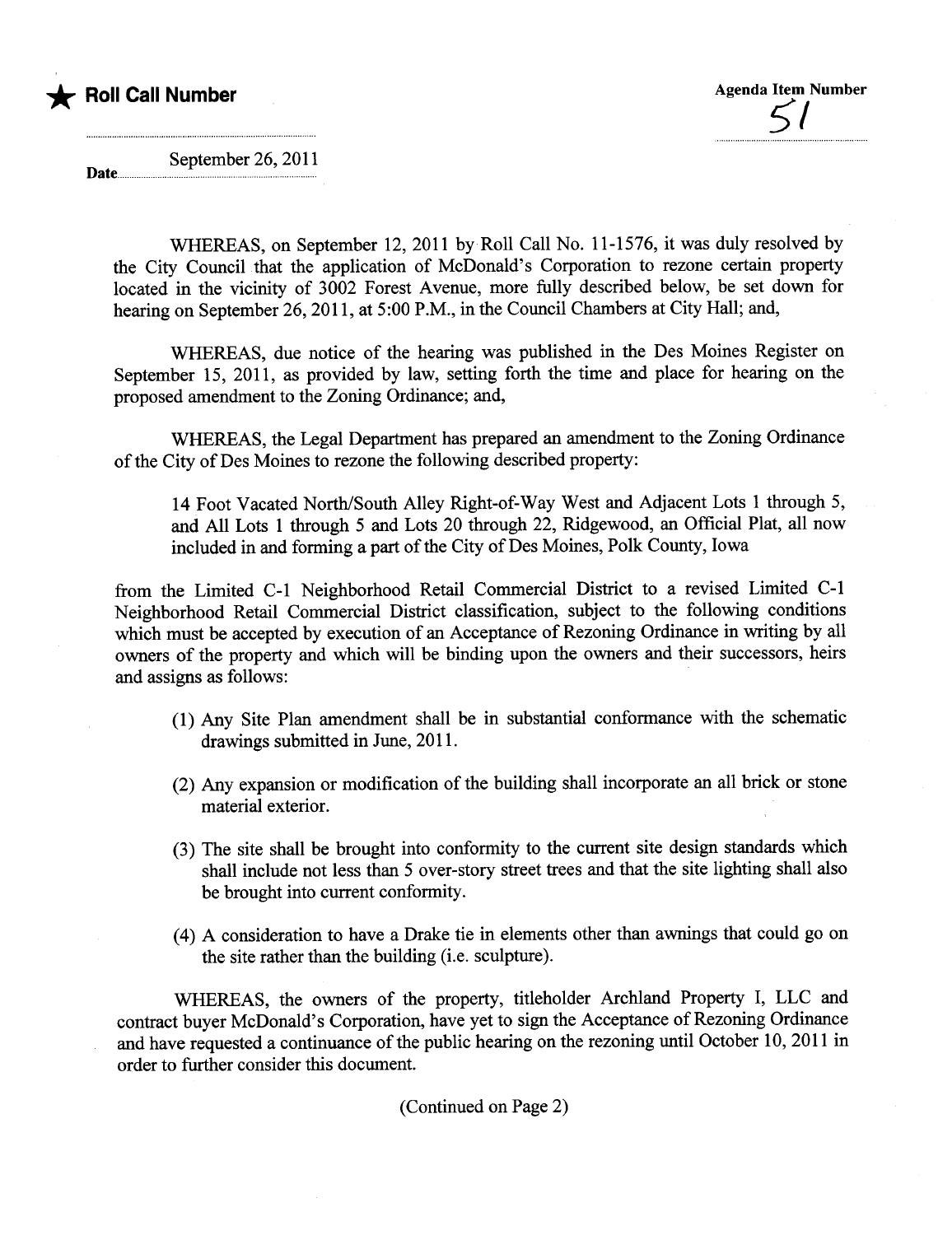

 $5<sub>1</sub>$ 

September 26, 2011 Date.....................................................

-2-

NOW THEREFORE, BE IT RESOLVED, by the City Council of the City of Des Moines, Iowa, as follows:

Upon due consideration, the hearing on the proposed rezoning is hereby opened, and CONTINED until October 10, 2011 at 5:00 p.m. in Council Chambers, City Hall, Des Moines, Iowa.

MOVED by to continue the hearing until October 10, 2011 at 5:00 p.m.

FORM APPROVED:

Michael R Kelley

**Assistant City Attorney** 

| <b>COUNCIL ACTION</b> | <b>YEAS</b> | <b>NAYS</b> | <b>PASS</b> | <b>ABSENT</b>   | <b>CERTIFICATE</b>                                                                                   |
|-----------------------|-------------|-------------|-------------|-----------------|------------------------------------------------------------------------------------------------------|
| <b>COWNIE</b>         |             |             |             |                 |                                                                                                      |
| <b>COLEMAN</b>        |             |             |             |                 | I, DIANE RAUH, City Clerk of said City hereby                                                        |
| <b>GRIESS</b>         |             |             |             |                 | certify that at a meeting of the City Council of<br>said City of Des Moines, held on the above date, |
| <b>HENSLEY</b>        |             |             |             |                 | among other proceedings the above was adopted.                                                       |
| <b>MAHAFFEY</b>       |             |             |             |                 |                                                                                                      |
| <b>MEYER</b>          |             |             |             |                 | IN WITNESS WHEREOF, I have hereunto set my<br>hand and affixed my seal the day and year first        |
| <b>MOORE</b>          |             |             |             |                 | above written.                                                                                       |
| <b>TOTAL</b>          |             |             |             |                 |                                                                                                      |
| <b>MOTION CARRIED</b> |             |             |             | <b>APPROVED</b> |                                                                                                      |
|                       |             |             |             |                 |                                                                                                      |
|                       |             |             |             | Mayor           | <b>City Clerk</b>                                                                                    |

ł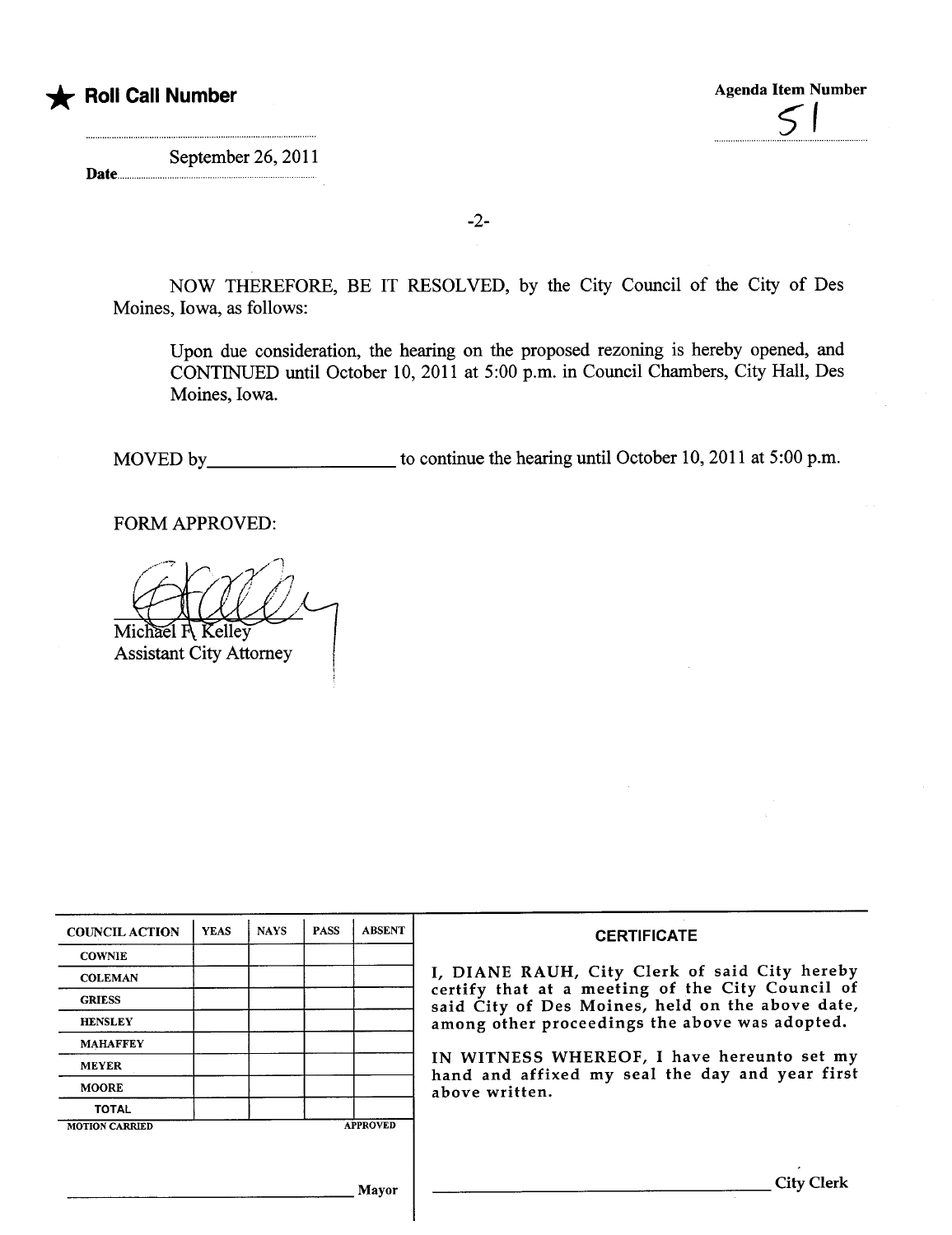| Request from McDonald's Corporation (developer) represented by Richard Pauner<br>(officer) to rezone property located at 3002 Forest Avenue. The subject property is<br>owned by Archland Property I, LLC. |        |                                                                                                                                                                                                                                                                                                                 |                                                               |          |              |                      |              |     | File #<br>ZON2011-00114 |   |
|------------------------------------------------------------------------------------------------------------------------------------------------------------------------------------------------------------|--------|-----------------------------------------------------------------------------------------------------------------------------------------------------------------------------------------------------------------------------------------------------------------------------------------------------------------|---------------------------------------------------------------|----------|--------------|----------------------|--------------|-----|-------------------------|---|
| <b>Description</b><br>of Action                                                                                                                                                                            |        | Review and approval to rezone the property from Limited "C-1" Neighborhood Retail<br>Commercial District to a revised Limited "C-1" Neighborhood Retail Commercial District, to<br>allow revision of conditions defining the site circulation and parking configuration and<br>exterior design of the building. |                                                               |          |              |                      |              |     |                         |   |
| 2020 Community<br><b>Character Plan</b>                                                                                                                                                                    |        |                                                                                                                                                                                                                                                                                                                 | Commercial: Pedestrian-Oriented Commercial Corridor           |          |              |                      |              |     |                         |   |
| Horizon 2035<br><b>Transportation Plan</b>                                                                                                                                                                 |        |                                                                                                                                                                                                                                                                                                                 | No Planned Improvements                                       |          |              |                      |              |     |                         |   |
| <b>Current Zoning District</b>                                                                                                                                                                             |        |                                                                                                                                                                                                                                                                                                                 | Limited "C-1" Neighborhood Retail Commercial District         |          |              |                      |              |     |                         |   |
| <b>Proposed Zoning District</b>                                                                                                                                                                            |        |                                                                                                                                                                                                                                                                                                                 | Revised Limited "C-1" Neighborhood Retail Commercial District |          |              |                      |              |     |                         |   |
| <b>Consent Card Responses</b><br>Inside Area<br>Outside Area                                                                                                                                               |        |                                                                                                                                                                                                                                                                                                                 | In Favor                                                      |          | Not In Favor |                      | Undetermined |     | % Opposition            |   |
| <b>Plan and Zoning</b>                                                                                                                                                                                     |        | Approval                                                                                                                                                                                                                                                                                                        |                                                               | $12 - 1$ |              | Required 6/7 Vote of |              | Yes |                         |   |
| <b>Commission Action</b>                                                                                                                                                                                   | Denial |                                                                                                                                                                                                                                                                                                                 |                                                               |          |              | the City Council     |              | No  |                         | X |

 $51$ 

McDonalds Corporation - 3002 Forest Avenue

 $\sim 10^{-11}$ 

 $\sim$ 



 $\sim$   $\sim$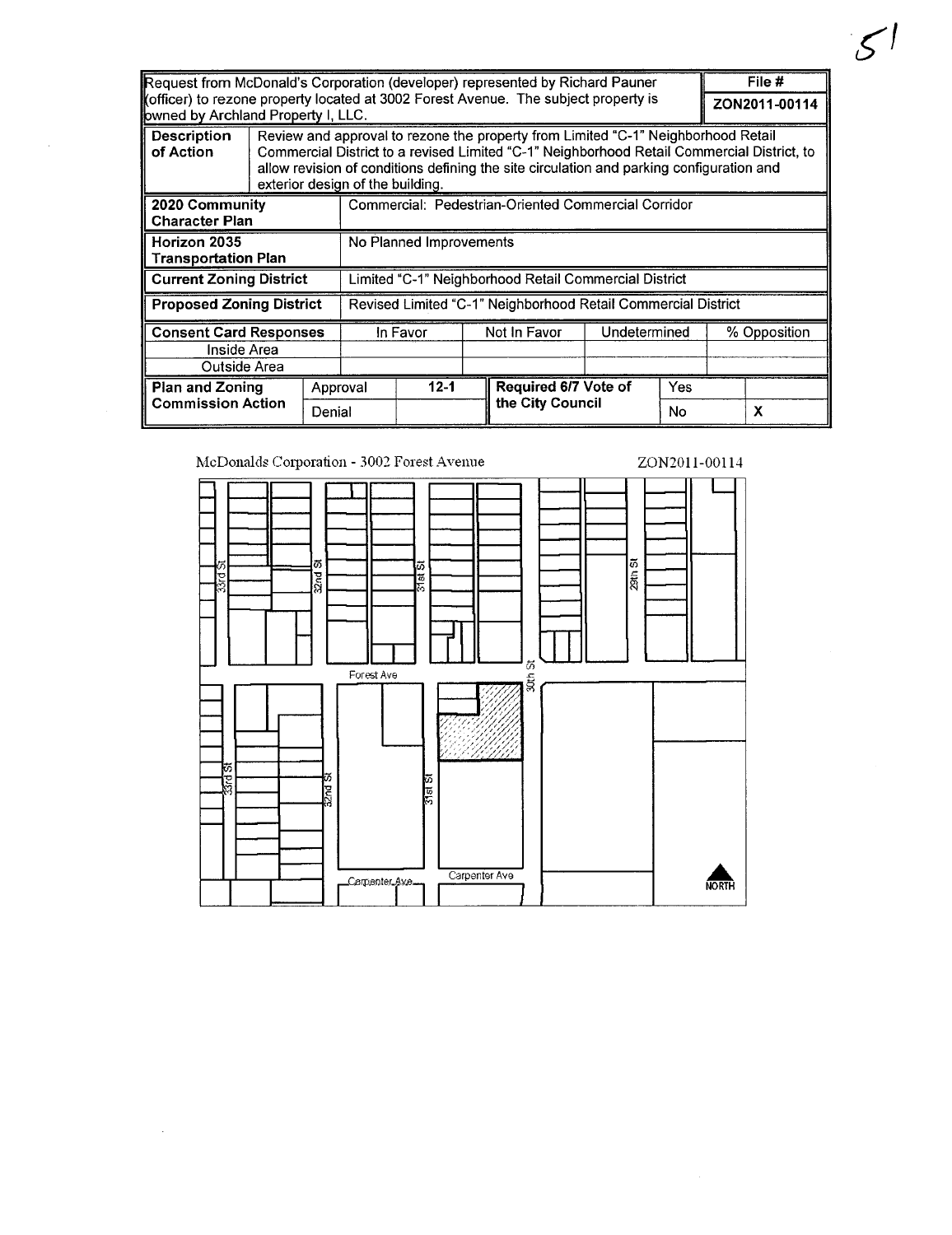



 $5<sub>1</sub>$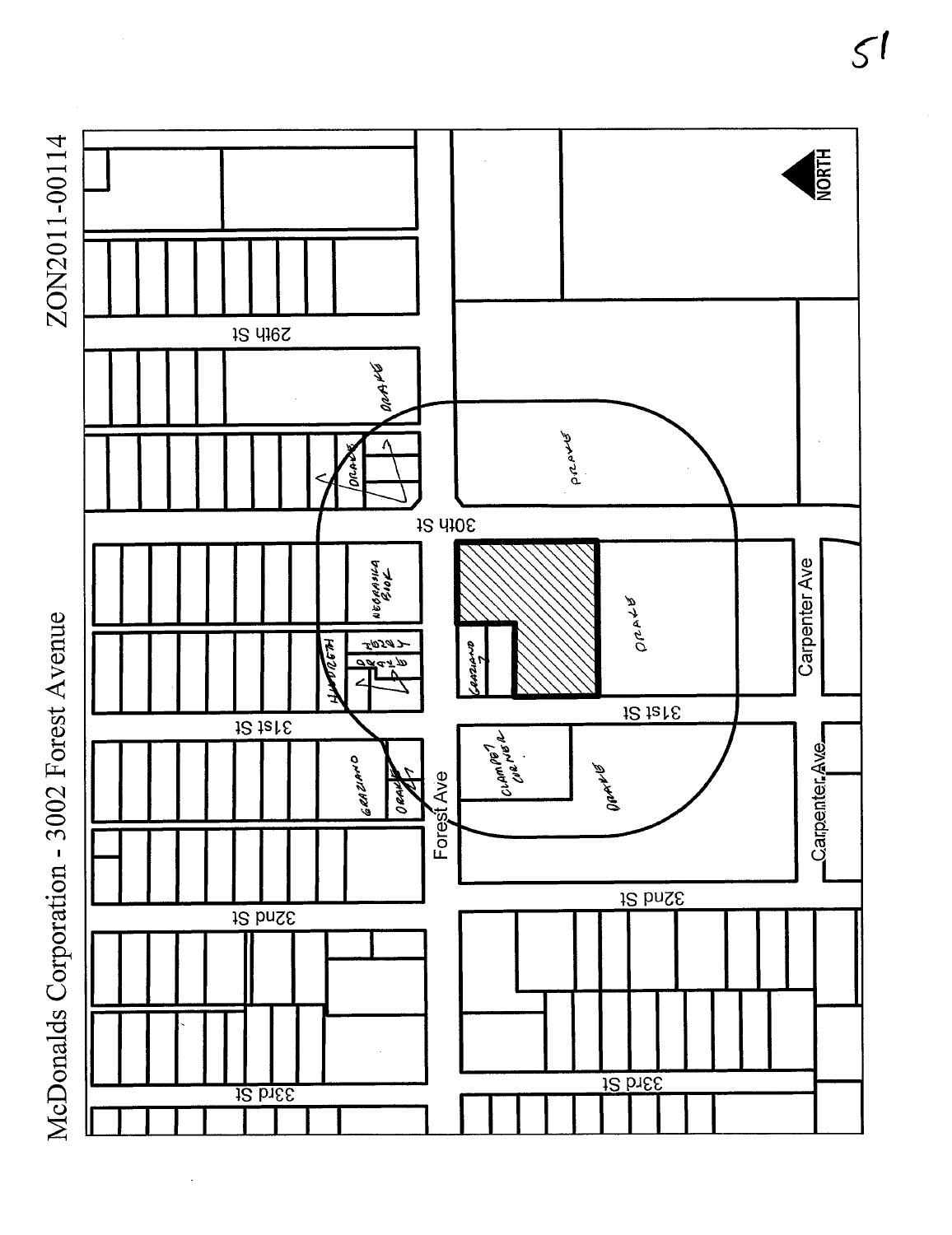| $~\hat{~}$ $~\hat{~}$ |  |
|-----------------------|--|
| Agenda Item           |  |

September 7,2011

Roll Call #

Honorable Mayor and City Council City of Des Moines, Iowa

Members:

Communication from the City Plan and Zoning Commission advising that at their meeting held September 1, 2011, the following action was taken:

# COMMISSION RECOMMENDATION:

After public hearing, the members voted 12-1 as follows:

|                              | Absent |
|------------------------------|--------|
| Χ<br>JoAnne Corigliano       |        |
| <b>Shirley Daniels</b><br>Χ  |        |
| Χ<br>Jacqueline Easley       |        |
| <b>Tim Fitzgerald</b><br>Χ   |        |
| Dann Flaherty<br>X           |        |
| John "Jack" Hilmes<br>Х      |        |
| Χ<br><b>Joel Huston</b>      |        |
| Χ<br><b>Ted Irvine</b>       |        |
| Χ<br>Greg Jones              |        |
| <b>William Page</b><br>X     |        |
| <b>Christine Pardee</b><br>Χ |        |
| Χ<br>Mike Simonson           |        |
| Χ<br><b>Kent Sovern</b>      |        |
| Χ<br><b>CJ Stephens</b>      |        |

APPROVAL of a request from McDonald's Corporation (developer) represented by Richard Pauner (officer), Archland Property i, LLC (owner), for property located at 3002 Forest Avenue, Part A) to find the proposed rezoning in conformance with the Des Moines' 2020 Community Character Plan future land use designation of Commercial: Pedestrian-Oriented, Commercial Corridor and Low/Medium Density Residential except for building materials and colors; and Part B) to approve the requested, rezoning for an 8-foot by 32.25-foot (258 square feet) addition, a two lane drive-thru, and modifications to the exterior design of the existing building from Limited "C-1" Neighborhood Retail Commercial District to a revised Limited "C-1" Neighborhood Retail Commercial District subject to the following: ZON2011-00114)

- 1. Any Site Plan amendment shall be in substantial conformance with the schematic drawings submitted June, 2011.
- 2. Retention of existing concept for the building architecture including but not limited to the brick exterior material and blue awnings.



ARMORY BUILDING 602 ROBERT D. RAY DRIVE DES MOINES, IOWA 50309 -1881 (515) 283-4182

> ALL-AMERICA CITY 1949,1976,1981 2003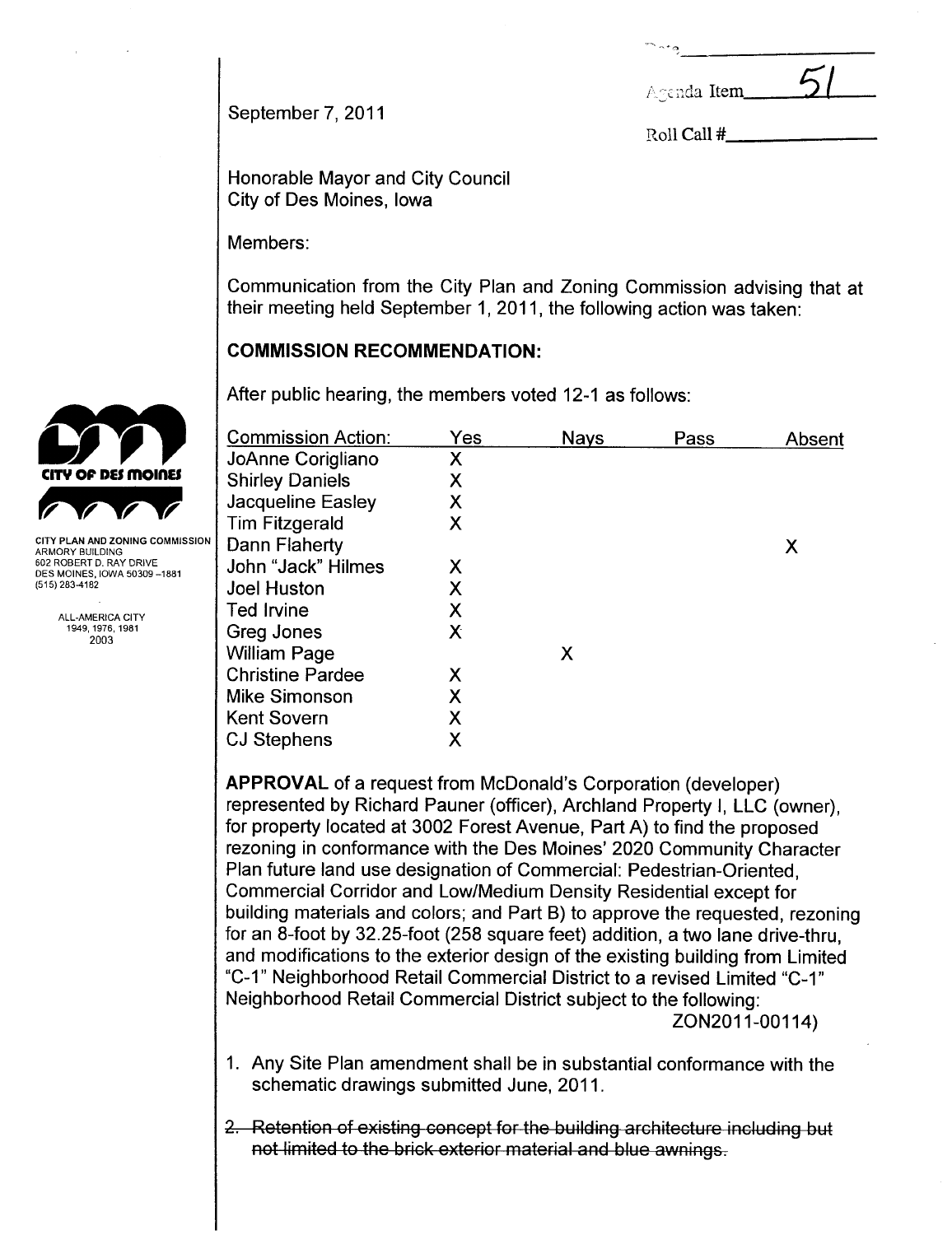- 3. Any expansion or modification of the building shall incorporate an all brick or stone material exterior.
- 4. The site shall be brought into conformity to the current site design standards which shall include not less than 5 overstory street trees and that the site lighting shall also be brought into current conformity.
- 5. A consideration to have a Drake tie in element other than awnings that could go on the site rather than the building (i.e. sculpture).

# STAFF RECOMMENDATION TO THE P&Z COMMISSION

Part A) Staff recommends that the Commission find the proposed rezoning in conformance with the Des Moines' 2020 Community Character Plan future land use designation of . Commercial: Pedestrian-Oriented, Commercial Corridor and Low/Medium Density Residential except for building materials and colors.

Part B) Staff recommends approval of the requested, rezoning for an 8-foot by 32.25-foot (258 square feet) addition, a two lane drive-thru, and modifications to the exterior design of the existing building from Limited "C-1" Neighborhood Retail Commercial District to a revised Limited "C-1" Neighborhood Retail Commercial District subject to the following:

- 1. Any Site Plan amendment shall be in substantial conformance with the schematic drawings submitted June, 2011.
- 2. Retention of existing concept for the building architecture including but not limited to the brick exterior material and blue awnings.
- 3. Any expansion or modification of the building shall incorporate an all brick or stone material exterior.

# STAFF REPORT

# I. GENERAL INFORMATION

- 1. Purpose of Request: The appellant is proposing to construct an 8-foot by 32.25-foot (258 square feet) addition, expand the drive-through cuing to accommodate two ordering lanes resulting in elimination of six (6) off-street parking spaces, and modify the exterior design of the existing building. The existing zoning conditions placed upon the subject property must be modified to make these revisions.
- 2. Size of Site: 55,700 square feet (1.279 acres).
- 3. Existing Zoning (site): "C-1" Neighborhood Retail Commercial District and Limited "C-1" District.
- 4. Existing Land Use (site): McDonald's drive-through restaurant with accessory paved parking area.

# 5. Adjacent Land Use and Zoning:

North - "C-1", Uses are Drake University Book Store and Subway restaurant.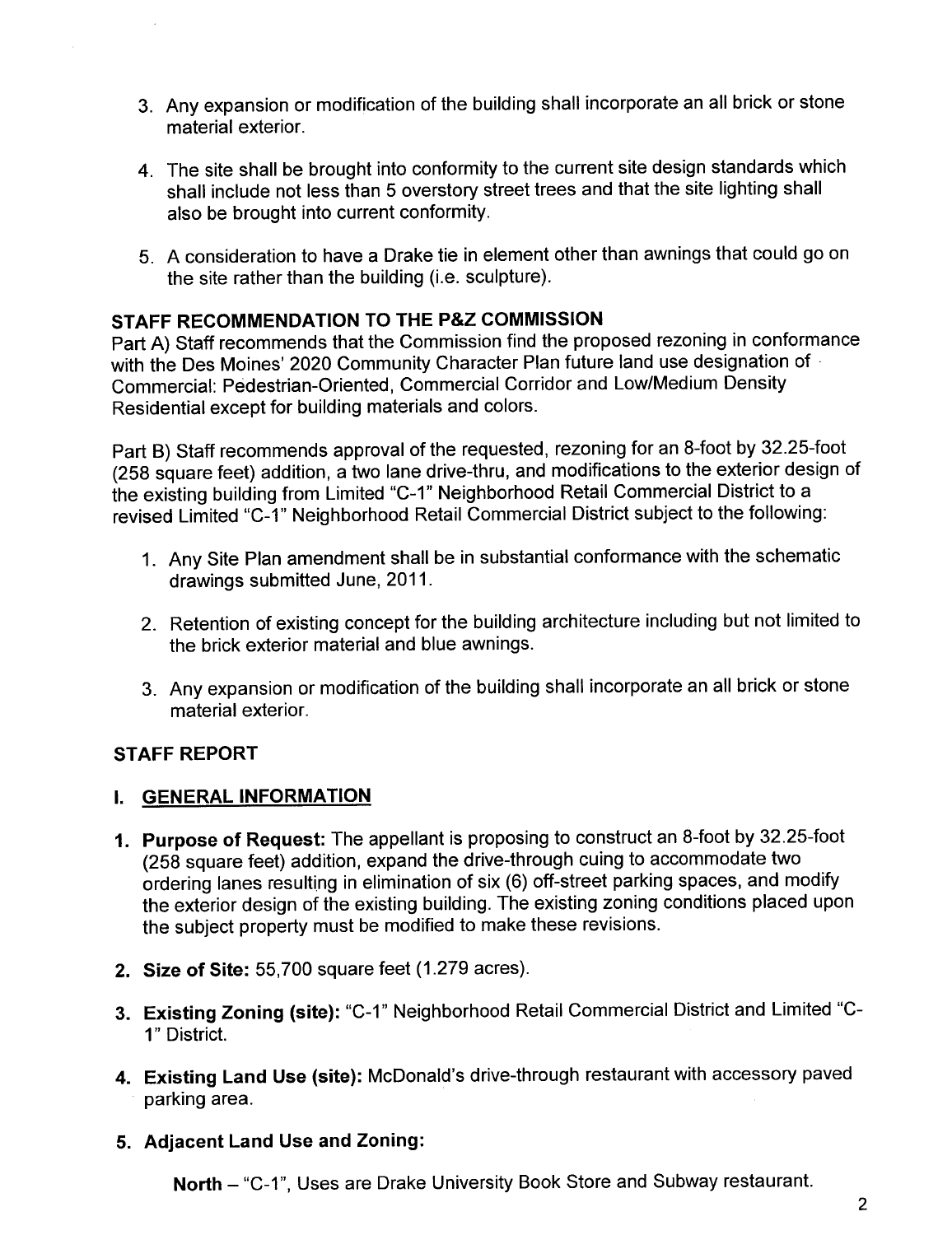South - "PUD", Use is Drake Apartments PUD containing two five-story mixed use residential apartment and retail commercial buildings.

East - "R-3", Use is Drake University Crawford Hall dormitory.

West - "C-1" & R-3, Uses are Jethro's restaurant, Paul Revere's Pizza restaurant, Peggy's tavern, and vacant retail space formerly Dick Pharmacy.

- 6. General Neighborhood/Area Land Uses: The subject property is located on the southwest corner of the Forest Avenue and 30<sup>th</sup> Street in the Drake Neighborhood. The Drake University Campus is located directly to the east of the subject property. The remaining area generally consists of single-family and multi-family uses with commercial uses clustered around the intersection.
- 7. Applicable Recognized Neighborhood(s): Drake Neighborhood.
- 8. Relevant Zoning History: On October 18, 1999, the City Council approved Ordinance No. 13,764 rezoning the southern portion of the property from the "R-3" District to a Limited "C-1" subject to the following conditions:
	- 1. Any building hereafter constructed or placed upon the Property shall have a brick exterior.
	- 2. Any commercial use of the Property shall be pursuant to the approved Site Plan. The approved Site Plan shall be substantially the same as the preliminary landscape plan submitted by McDonalds Corp., dated August 31, 1999, which is on file with the Community Development Department of the City of Des Moines.
	- 3. Any building hereafter constructed or placed upon the Property for commercial use shall substantially comply with the elevation drawing from Fullerton Building Systems, Inc., dated July 1, 1999, which is on file with the Community Development Department of the City of Des Moines.

Because the property is split zoned with standard "C\_1" District and Limited "C-1" District, the more restrictive zoning applies to the development of the entire site in accordance with the provisions of the Zoning Ordinance.

- 9. 2020 Community Character Land Use Plan Designation: Commercial: Pedestrian-Oriented, Commercial Corridor and Low/Medium Density ResidentiaL.
- 10.Applicable Regulations: The Commission reviews all proposals to amend zoning boundaries or regulations within the City of Des Moines. Such amendments must be in conformance with the comprehensive plan for the City and designed to meet the criteria in 414.3 of the Iowa Code. The Commission may make recommendations to the City Council on conditions to be made in addition to the existing regulations so long as the subject property owner agrees to them in writing. The recommendation of the Commission will be forwarded to the City CounciL.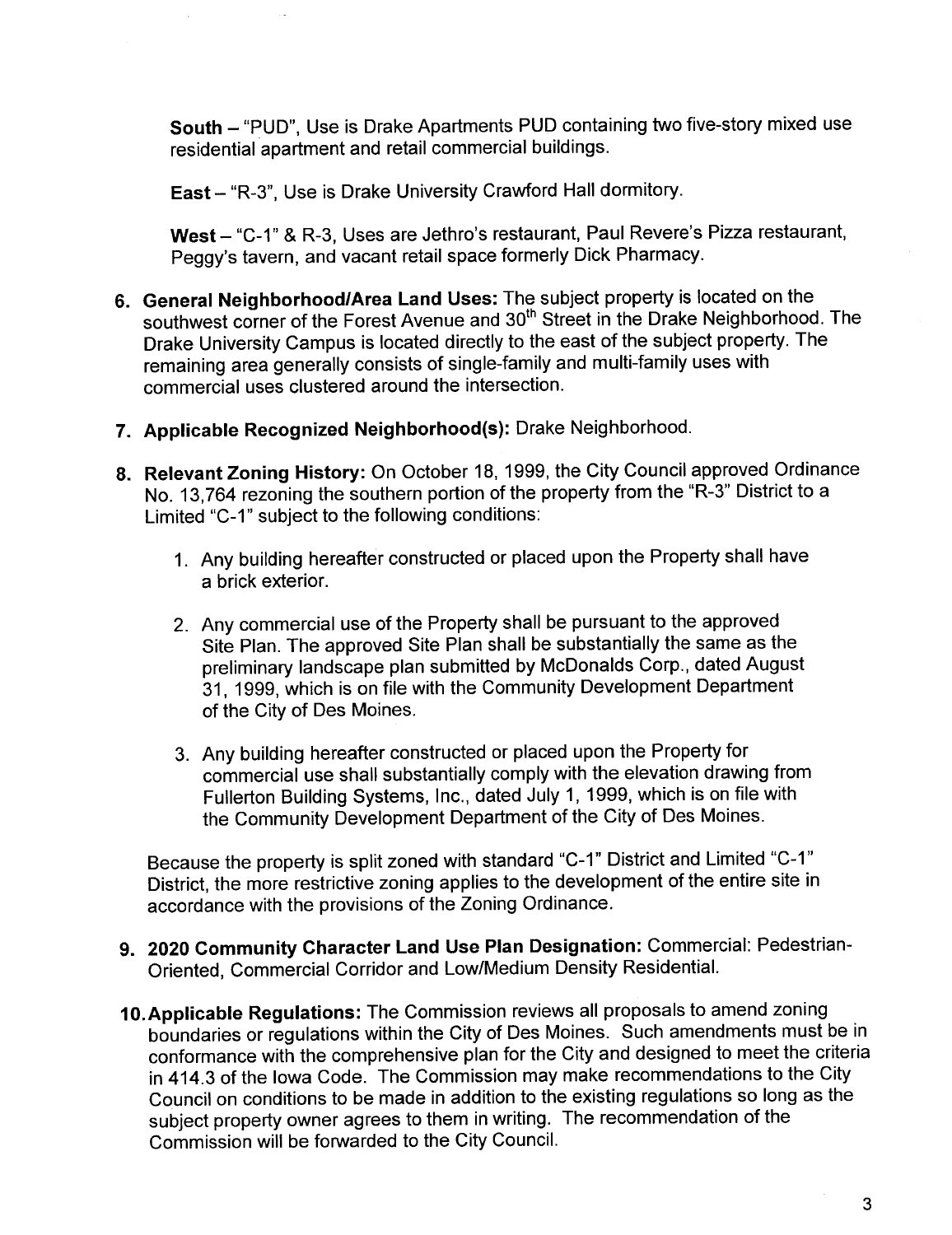# II. ADDITIONAL APPLICABLE INFORMATION

- 1. Drainage/Grading: Any future grading with the proposed project would be subject to an approved grading permit and soil erosion control plan. In addition, the applicant is required to demonstrate compliance with the City's Stormwater Management requirements to the satisfaction of the City's Permit and Development Center as part of a Site Plan amendment review.
- 2. Landscaping & Buffering: The proposed development concept with the rezoning does not appear to automatically trigger full compliance with the Des Moines Landscaping Standards as applicable to the "C-1" District. The Site Plan on record was approved prior to the City adopting the standards. Should the development be required to comply with these standards as part of the rezoning the following are applicable:
	- . Open Space requirements: provide open space equal to 20% of the site with one (1) overstory tree, one (1) evergreen tree and one (1) shrub per 2,500 square feet of the minimum required open space.
	- . Bufferyard: provide a minimum setback width of 10 feet from adjoining residential PUD with a minimum six-foot tall opaque fence/screen, and two (2) over story trees and six (6) evergreen trees per 100 lineal feet.
	- . Perimeter Lot Landscape Strip: minimum width of 10 feet setback from street rights-of-way with one (1) over story tree and three (3) shrubs per 50 lineal feet.
	- . Parking Lot Interior Landscape: provision of a minimum 5% interior open space in minimum size planters of 9-feet by 17 -feet each with one (1) over story tree, three (3) shrubs intervening any expanse of 20 spaces.
- 3. Access or Parking: The site currently has 61 parking spaces. The appellant is proposing to expand their existing drive-through to accommodate two ordering lanes and install an 8-foot by 32.25-foot (258 square feet) addition on to the west façade of the existing building. This would result in elimination of six (6) parking spaces leaving a total of 55 parking spaces. This would still exceed the minimum requirement of 31 parking spaces for the proposed 4,637 square-foot building (calculated at one space per 150 square feet).

The proposed Site Plan demonstrates that the restaurant would be accessed by three (3) two-way drive entrance located off Forest Avenue, 30<sup>th</sup> Street, and 31<sup>st</sup> Street.

- 4. 2020 Community Character Plan: The proposed usage of the subject property for a McDonalds's (restaurant) is consistent with the Commercial: Pedestrian-Oriented, Commercial Corridor and Low/Medium Density Residential future land use designation in the Des Moines 2020 Community Character Plan.
- 5. Drake Neighborhood Action Plan: The Drake Neighborhood Action Plan adopted by the City Council on February 28, 2011, designates the property as Commercial: Pedestrian-Oriented, Commercial Corridor and Low/Medium Density ResidentiaL. Furthermore, the Plan's objective regarding properties along Forest Avenue "West" includes the goal to "develop the area along Forest Avenue between 30<sup>th</sup> Street and 33<sup>rd</sup> Street as a pedestrian-friendly 'campustown' district."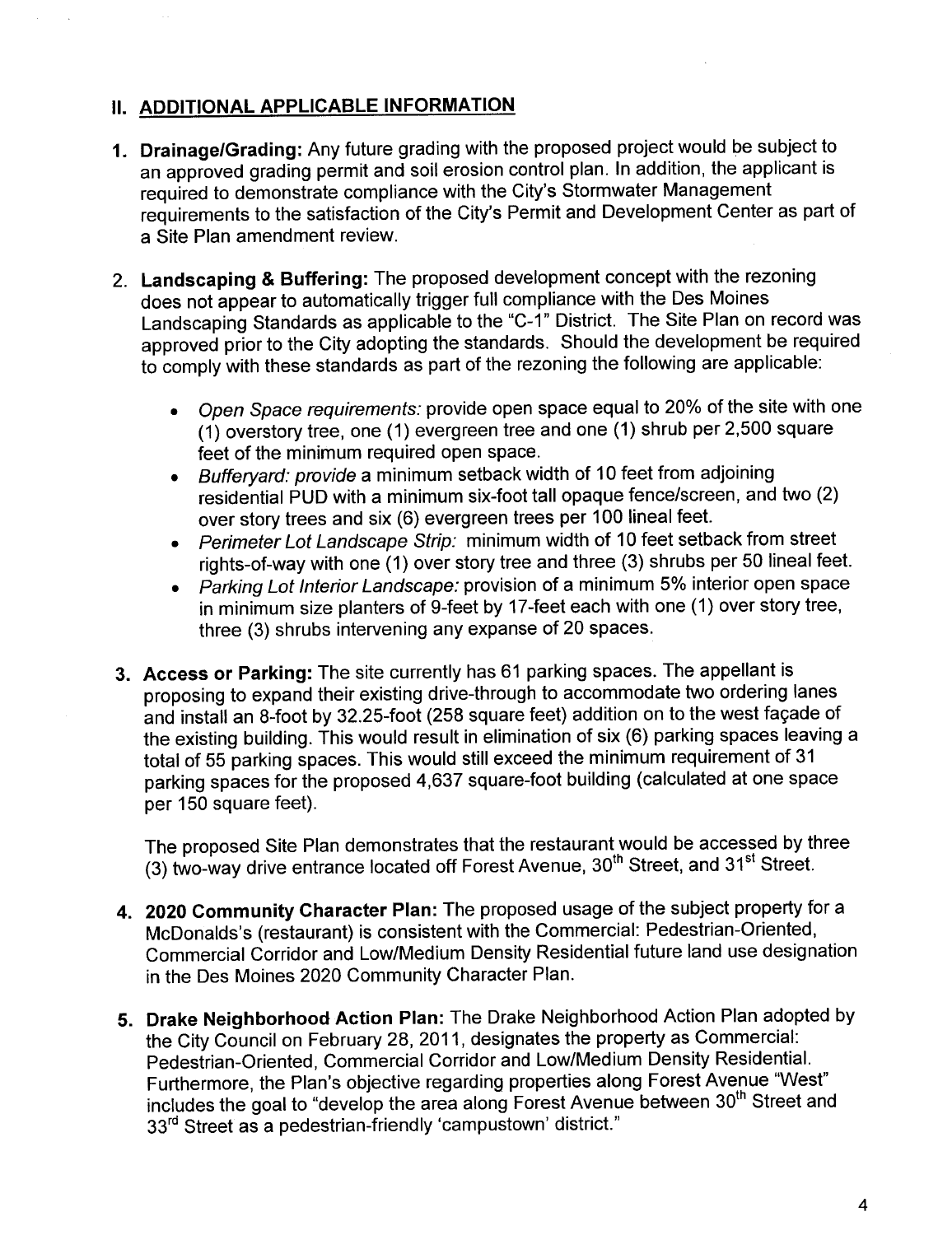- 6. Urban Design: The applicant is proposing alterations to the exterior of the existing building. The proposed changes include new signage, installation of Exterior Insulation Finishing System (EIFS) and stainless steel trellis to the north, west, and east facades, and a canopy to the north façade. Some of the proposed changes are not within the essential character of the neighborhood and the action plan initiative. The reduction of brick and removal of the blue canopies takes away from the "campustown" district aesthetic. The dominant use of brick on all four sides of the subject building reflects the City Council condition that any building shall have a brick exterior. Staff recommends that any use of materials other than brick be limited to very minor accents. Furthermore, staff would recommend that McDonald's restaurant work with the neighborhood and City to maintain a unique design for the "campustown" district.
- 7. Staff Rationale: The conditions placed upon the subject property were required to mitigate a commercial use within a residential area and were a precursor for the "campustown" district concept. The proposed alterations to the exterior of the existing building do not fit the essential character of the neighborhood. While most of the site alterations are appropriate (additional drive-thru lane, building expansion, and resulting reduction of six (6) parking spaces), staff believes that an all brick or stone exterior and blue awnings should be retained and incorporated in any expansion.

#### SUMMARY OF DISCUSSION

Jason Van Essen presented the staff report and recommendation.

David Bentz Bishop Engineering 3501 104<sup>th</sup> Street Urbandale stated that they changed the face of the building to accommodate the requirement to be brick or stone. However, he does not remember the blue awnings being specifically mentioned in the ordinance. It just referenced the elevations. He has spoke to Drake University and the neighborhood association and neither one have been adamant that the applicant has to keep the blue awnings. Reference was made to the yellow arch that is a branding issue and not a giving point to McDonald's. The applicant believes that they have complied.

Will Paqe asked why the applicant does not like bulldog blue.

David Bentz stated that McDonald's colors are not blue and he showed McDonald's color pallet.

Mike Simonson stated that he likes the building and the City dictates certain materials they can design themselves into a corner. He likes the fact that they are using an alternate material to break up the building and it is in keeping with Hubbell's project next door. This operator does a nice job with this property and it is always clean. One thing that has surprised him as he has driven by is there is not one single tree on this property and he wonders how when it was approved some years back was it approved without any street trees. He ask if the developer would be willing to add 4 or 5 street trees around the perimeter just to soften all of the pavement.

David Bentz stated yes the applicant would and he is sure the City would require that in the site plan review process as welL.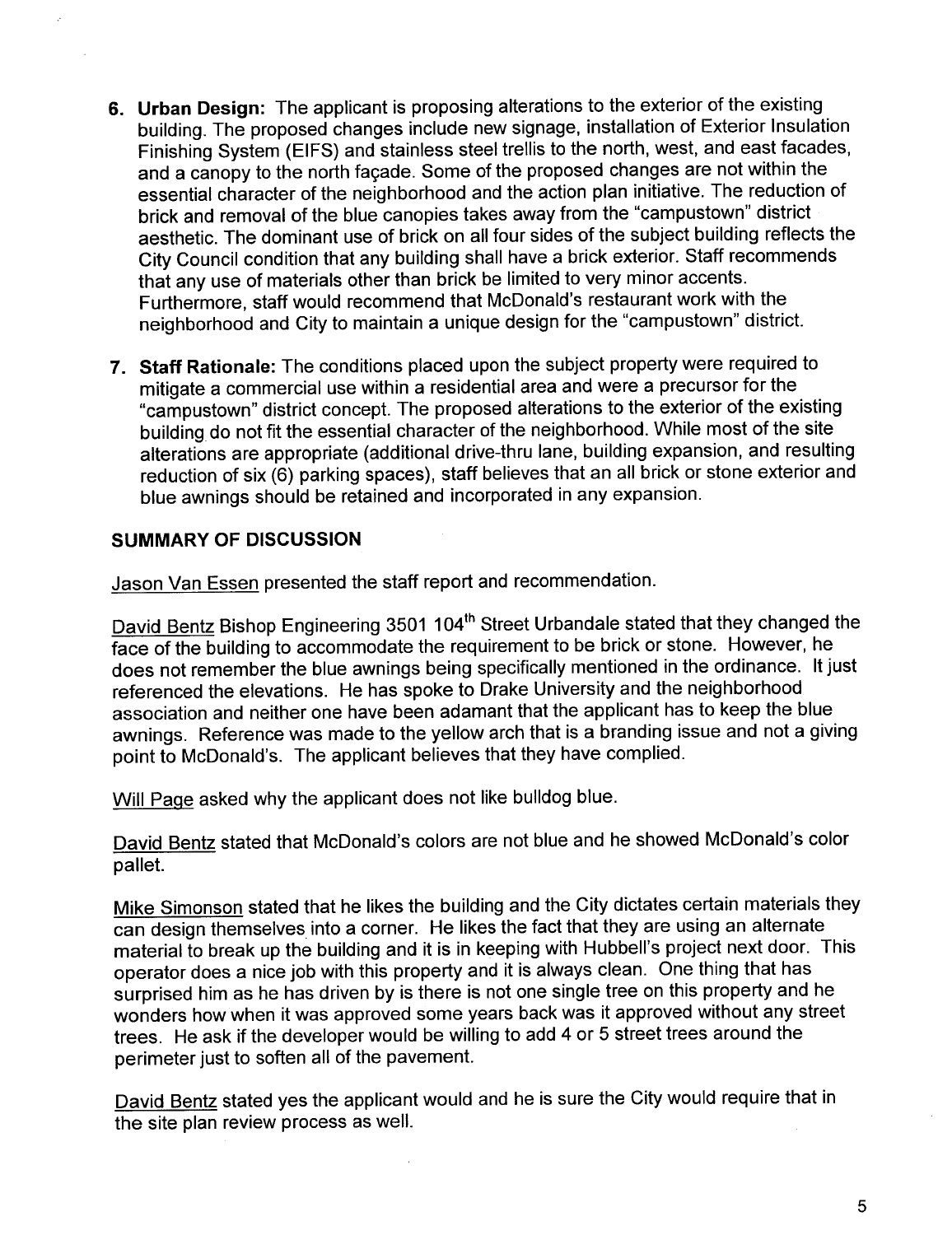# CHAIRPERSON OPENED THE PUBLIC HEARING

#### There was no one to speak in favor of the applicant's request.

#### The following spoke in opposition of the applicant's request:

Deric Gourd 2422 Drake Park Avenue, President of the Drake Neighborhood Association stated that he the neighborhood association is in favor of keeping the red brick exterior, keeping the original design of the building that they fought for back in 1999. There are still a few members who are committed to keeping the blue awnings. As much as the building can be kept as a traditional look they would like that. The McDonald arch just stands out to be out of character with the other surrounding traditional buildings in the neighborhood is why they objected to it. Because the expansion is not really happening on the front the neighborhood association believes it is no reason to change from what is a very good face that fits well within the character of the neighborhood and well within the street and Drake campus. They support the additional lanes, the expansion of the building on the side towards the back, everything except the changing of the front.

Eldon McAfee 3000 School Street, member of the Drake Neighborhood Association Board of Directors stated that they are supportive of the business, they are in support of the additional drive thru and the expansion but they are not in support of the design change.

#### **Rebuttal**

David Bentz stated that the addition is mainly in the freezer section and he understands that corporate McDonalds will contribute to the construction if they do a major remodel project that brings the McDonald up to their current standard.

Kent Sovern asked if the restaurant is not brought up to the corporate McDonald's current standard would the cost be on the franchisee.

David Bentz stated that is his understanding. There is some contribution but there is more money for a major remodel project. As far as fitting in with the neighborhood Paul Revere, Jethros, and Subway does not have blue awnings, and he does not understand how that fits into the neighborhood.

# CHAIRPERSON CLOSED THE PUBLIC HEARING

Mike Simonson asked staff at what point do they discuss architecture, landscaping, lighting and things like that. Is this the only forum to discuss those things?

Mike Ludwiq stated yes it is since it was a specific condition of the approval of the previous store in 1999. It had to match the elevations so there could not be administrative amendments to the architecture in the future. That is why it is back in front of Plan and Zoning.

Mike Simonson asked how are they assured that they will receive street trees and any other thing that staff might feel is needed.

Mike Ludwiq stated that the Commission should just make notes of that in their recommendation that is made tonight. The applicant would have to bring the site into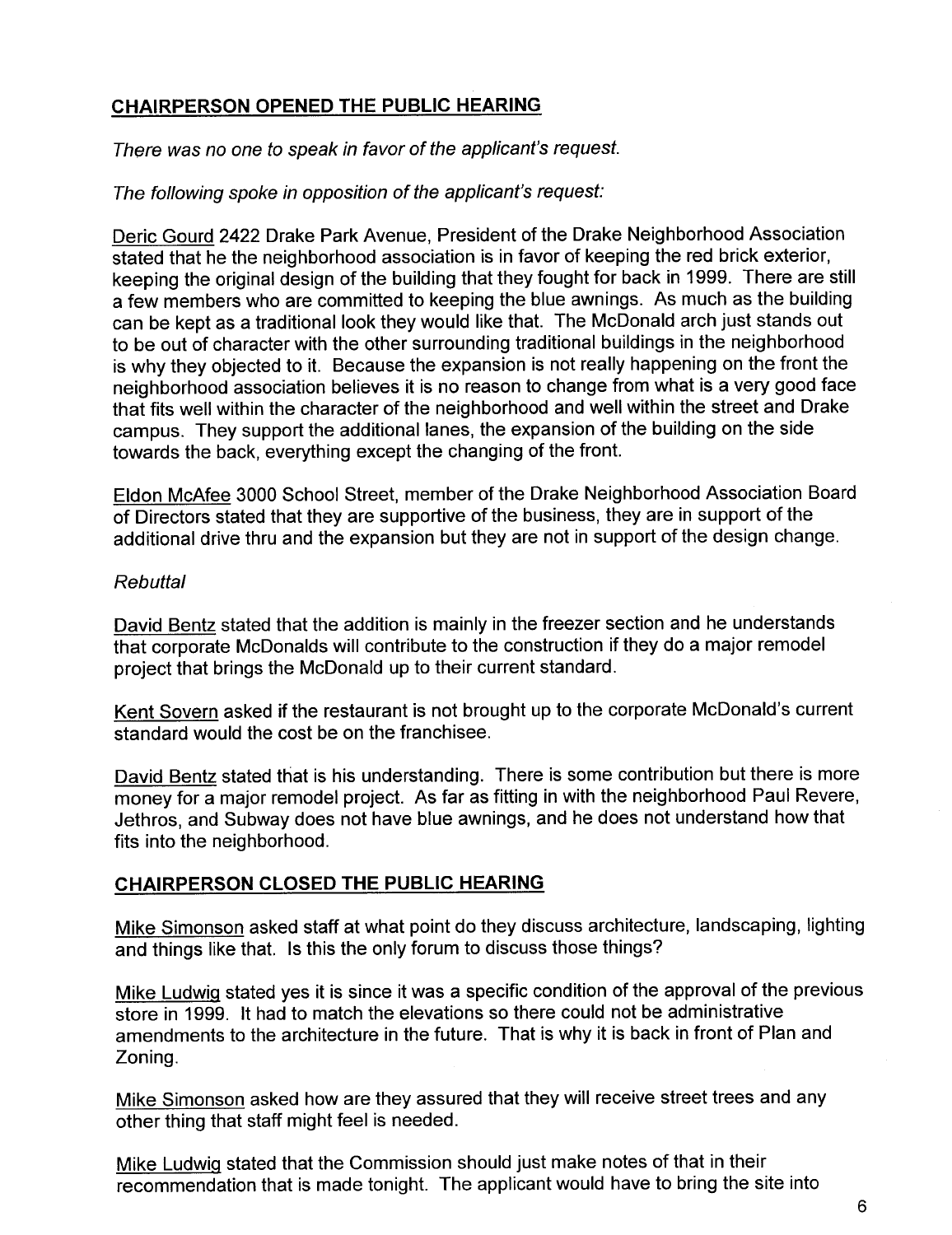conformance with the landscape standards at the site plan stage, which is an administrative review by staff.

Will Paqe asked if staff could point out where the blue awnings would be.

Greq Jones explained that the building has them now but they won't in the new design.

Mike Ludwig pointed out that the existing building has stucco up at the top where their sign band is which relates to the other buildings in the neighborhood. In about two weeks the Commission will be receiving a presentation from staff on the proposed overlay district for the downtown which provides some minimum design guidelines for areas that are not currently subject to any design guidelines. One of the criteria in that staff is proposing is a place specific contextual design. In some instances prototypical corporate architecture may not be acceptable. In 1999 that was the discussion and decision on this particular site. This is a unique location and when staff talked to the neighborhood they also wanted to retain the red brick and the blue awnings.

Will Page stated that he would like the strip to be blue instead of the gold which would signal as a good neighbor to the community and accents the little arch that is used as a corporate branding. This would be a legitimate compromise.

JoAnne Coriqliano stated that she believes that the strip in front could remain yellow but maybe the strip on the side could be blue.

Kent Sovern pointed out they the Commission tries not to redesign a project from the table.

John "Jack" Hilmes asked if the brick shown on the drawing is all brown and if the stone that has replaced the brick on the Forest elevation is acceptable as a brick.

Jason Van Essen stated yes, the staff recommendation included stone which is acceptable.

Mike Ludwiq stated that staff was only suggesting that no alterations be done to the front of the building as they only proposed addition is for the freezer and that it should be red brick also.

John "Jack" Hilmes stated that he believes that the blue awnings are dictating the staff recommendation.

Mike Ludwiq stated that there are two conditions on the existing building. 1) is the use of predominant brick exterior; and 2) it is supposed to be substantially the same as the plan that was approved in 1999. We are not recommending any change to those primary features of it.

John "Jack" Hilmes asked how many businesses have been required to put blue awnings on their building with any modifications they have made over the years.

Mike Ludwiq stated that it was rezoned from an "R-3" residential to a commercial use at the time so as a part of the negotiation to sell the neighborhood on having additional commercial they agreed to a design that was unique on the property in 1999. That was part of the negotiation with the neighborhood.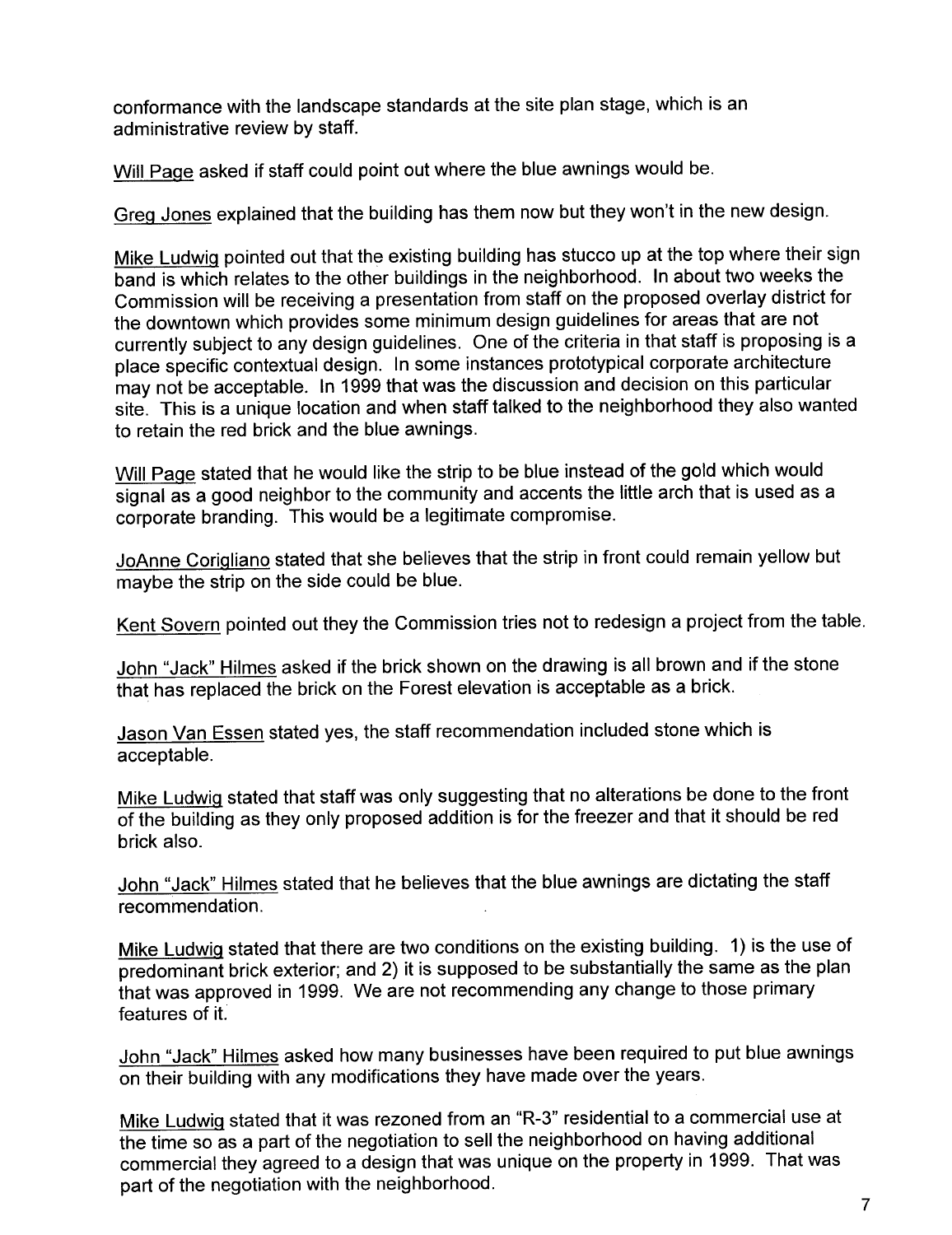CJ Stephens asked is there a plan to bring the entire neighborhood into compliance with Drake and does the City issue permits for the movie red box in the neighborhoods.

Mike Ludwiq stated that most surrounding buildings with the exception of the new Drake apartments that are just to the south predate the McDonalds. There has been no change in tenancy or condition that would cause a rezoning or site plan review that would trigger it. As part of the neighborhood planning process, the neighborhood was very specific about the commercial development at this area. They did not want to go ahead and legislatively rezone the commercial areas along this specific area because they wanted to have a zoning hearing and possibly put conditions similar to what was put on this site in 1999. Staff has taken lead from the discussions in 1999 and the current neighborhood position in forming our recommendation.

Christine Pardee asked if a deviation from the corporate color scheme would create a financial burden for the business owner.

Kent Sovern asked the Commission for a unanimous consent to the have the applicant answer the question. The Commission consented.

David Bentz stated that it is his understanding that the owner gets monies if they do a major remodel project versus a side by side. He also pointed out that several conversations with Dolph Pulliam he was not concerned about the blue awnings, he just wanted to be able to hang pictures inside the building. He showed a copy of an email that he received that morning from the neighborhood association where they were in support of the change and the rezoning to allow the redesign of the fascia to update the awnings. He believes that they took a side step according to their comments tonight.

#### COMMISSION ACTION:

Mike Simonson moved Part A) to find the proposed rezoning in conformance with the Des Moines' 2020 Community Character Plan future land use designation of Commercial: Pedestrian-Oriented, Commercial Corridor and Low/Medium Density Residential except for building materials and colors; and Part B) Staff recommends approval of the requested, rezoning for an 8-foot by 32.25-foot (258 square feet) addition, a two lane drive-thru, and modifications to the exterior design of the existing building from Limited "C\_1" Neighborhood Retail Commercial District to a revised Limited "C\_1" Neighborhood Retail Commercial District subject to the following:

- 1. Any Site Plan amendment shall be in substantial conformance with the schematic drawings submitted June, 2011.
- 2. Retention of existing concept for the building architecture including but not limited to the brick exterior material and blue awnings.
- 3. Any expansion or modification of the building shall incorporate an all brick or stone material exterior.
- 4. The site shall be brought into conformity to the current site design standards which shall include not less than 5 overstory street trees and that the site lighting shall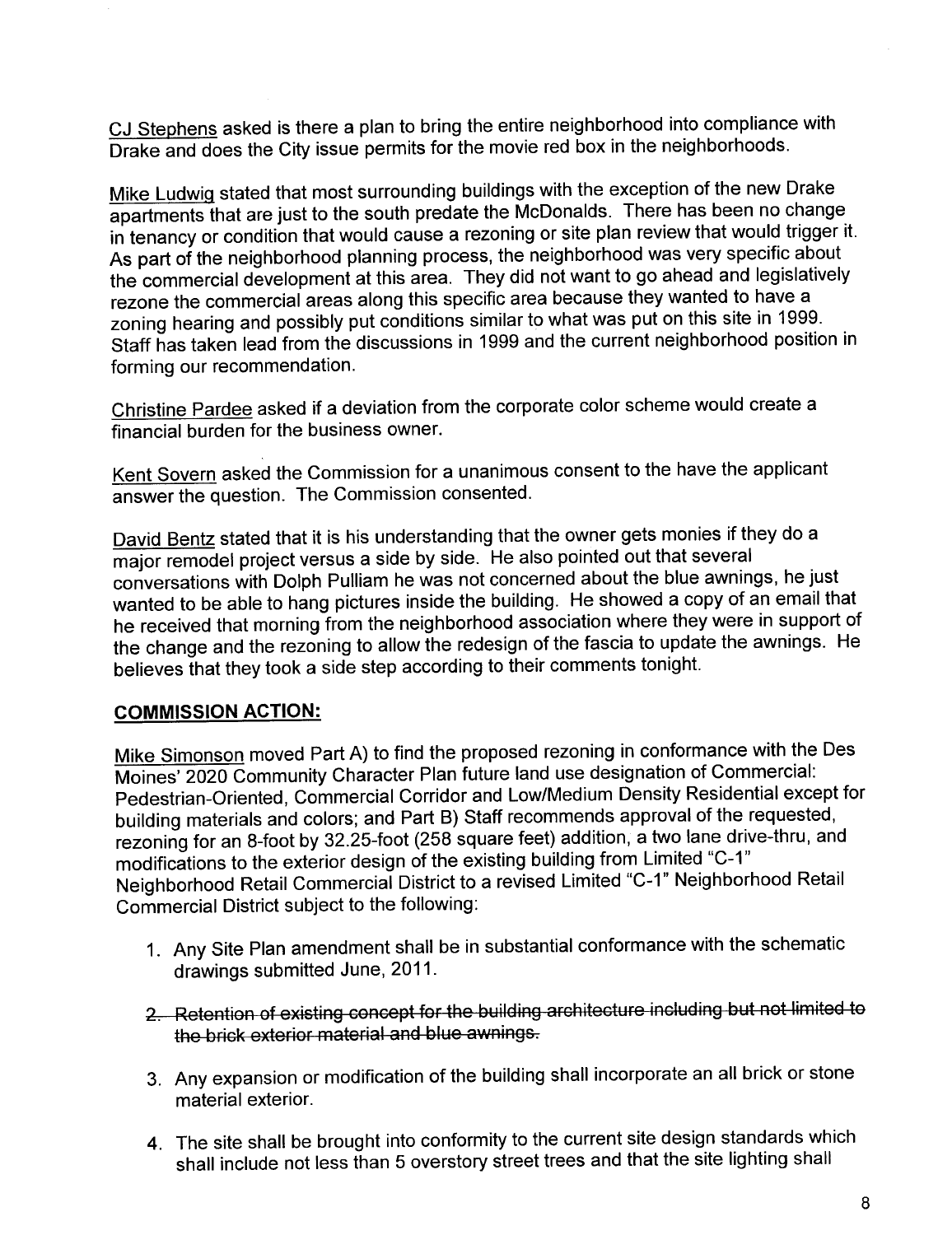also be brought into current conformity.

5. A consideration to have a Drake tie in element other than awnings that could go on the site rather than the building (i.e. sculpture).

Will Page asked if Mr. Simonson would consider a friendly amendment to include the strip on the non drive thru elevation be a blue color.

Mike Simonson stated no. As an architect he has done several buildings in the Drake Neighborhood and they do not include blue. He thinks the corporate architecture fits.

Ted Irvine asked if he would consider a friendly amendment that the applicant consider a Drake tie in element other than awnings that could go on the site rather than the building (i.e. sculpture).

Mike Simonson stated that would be acceptable.

Tim Fitzgerald asked to hear from the neighborhood association of whether the friendly amendment to consider some type of sculpture rather than the blue awnings.

Deric Gourd stated that yes they would like some kind of tie in to Drake.

Motion passed 12-1 (Wil Page voted in opposition)

Respectfully submitted,

Will fl.

MGL:c1w

Attachment